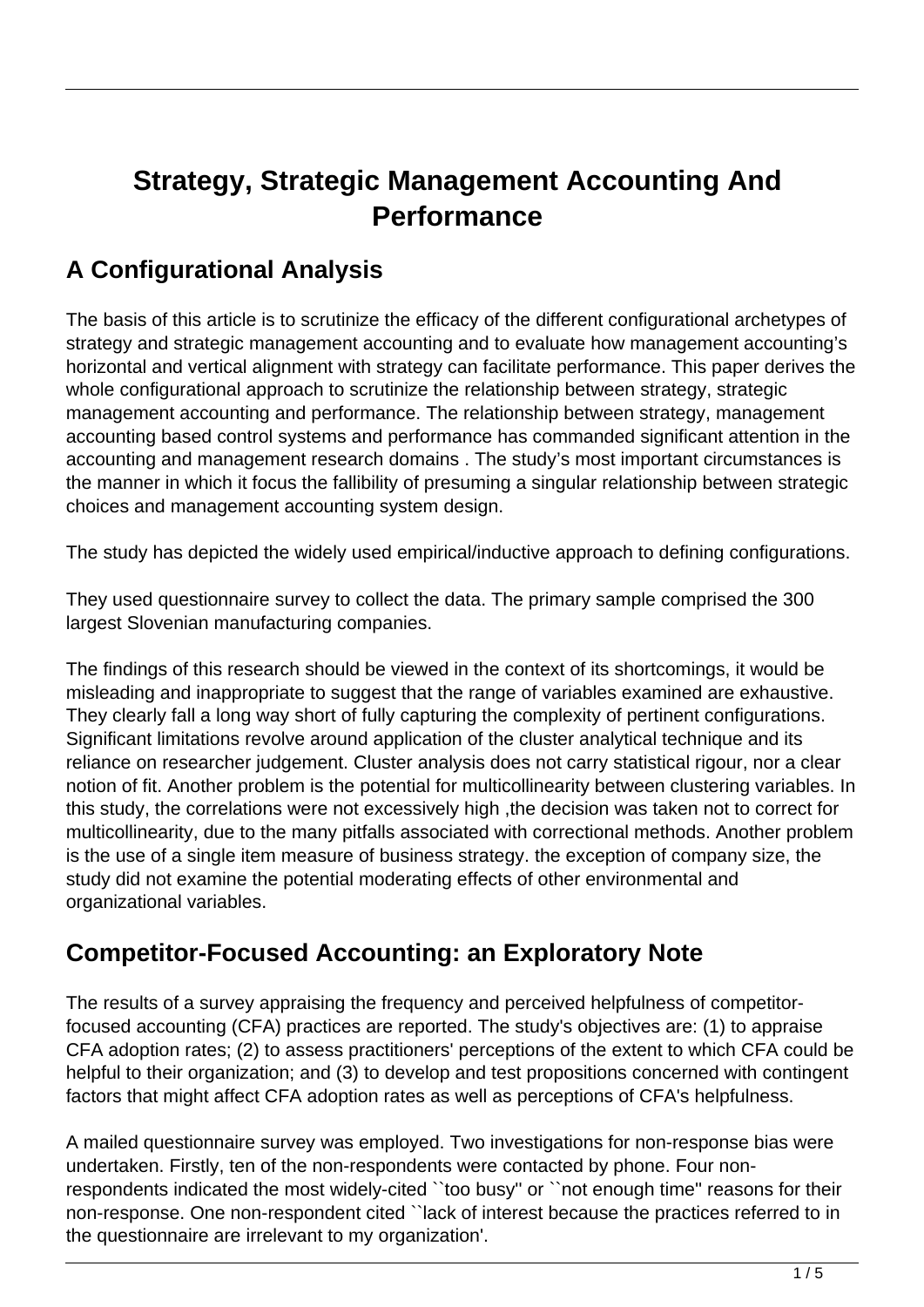Three main findings can be distilled from this study. First, given the limited research of CFA in the management accounting literature, CFA usage has been found to be higher than what might have been reasonably anticipated. A second finding relates to the relative use and perceived helpfulness of each CFA practice appraised. The third finding relates to the study's contingency framework and the significant relationships found to exist between CFA and competitive strategy, strategic mission and company size.

#### **An International Comparison of Strategic Management Accounting Practices**

The study has four main objectives: to appraise the incidence of a variety of strategic management accounting practices; to compare the incidence of strategic management accounting practices across three economically advanced countries: New Zealand (N.Z.), the United Kingdom (U.K.) and the United States of America (U.S.A.); to assess practitioners' perceptions of the extent to which SMA practices might be helpful to their organization; and to appraise the extent to which the term 'strategic management accounting' is used and understood in practice.

In this paper they use sampling procedure and variable measurement method. These practices have been itemized in a questionnaire designed to elicit usage rates. Their sample size were 1292 and their total mailing respondents were 314.

A two-tiered analysis of data collected has been made. The first level is based on the entire data set collected in the three countries (N.Z, U.S, U.K), and the second is restricted to companies of a similar size.

Four main findings can be distilled from the study. Firstly, the SMA practices appraised are experiencing wide-ranging degrees of application. Secondly, while usage rates for most of the practices appraised scored relatively lowly, two factors suggest it would be inappropriate to dismiss their potential like it has been found that for all SMA practices appraised, for the eight SMA practices where relatively low degrees of usage have been found. The third main finding relates to the study's cross-sectional research design. Finally, it has been found that there is negligible use of the term 'strategic management accounting' in organizations and that appreciation of the term amongst practising accountants is somewhat limited. Another problem revolves around defining and operationalizing the SMA constructs lying at the heart of the study, it does not exclude the possibility of overlapping practices.

### **The Incidence, Perceived Merit and Antecedents of Customer Accounting: an Exploratory Note**

The results of a survey appraising the frequency and perceived merit of customer accounting (CA) practices are reported. There appears to be a growing tendency for companies to seek competitive advantage by applying customer-focused strategies. The study's objectives are: 1. to appraise the incidence of CA; 2. to assess practitioners' perceptions of CA's merit as a managerial tool; and 3. to develop and test hypotheses concerned with contingent factors that might affect the use and perceived merit of CA.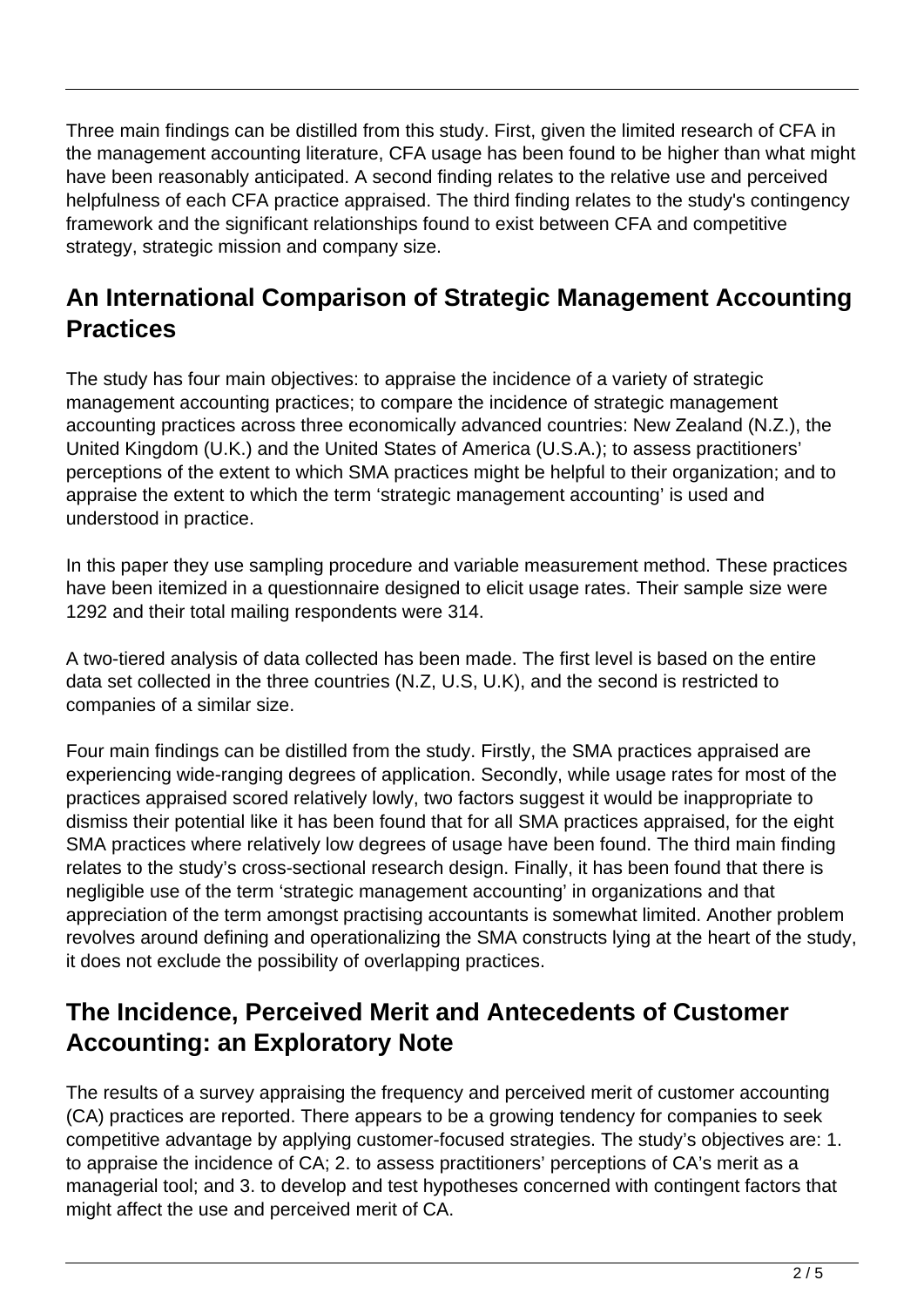A literature search has revealed no systematic outline of how customer value can be determined, although a number of marketing commentaries discuss customer value in terms of future cashflows and profit streams (Reichheld, 1993; Sonnenberg, 1994; Turnbull & Wilson, 1989; Wayland & Cole, 1994).

This paper use sampling procedure and variable measurement method and the collected data by mailed questionnaire survey. Two investigations for non-response bias were undertaken. Firstly, 10 randomly selected nonrespondents were contacted by telephone and encouraged to participate in the study. Six of these advised that they had not participated due to time constraints, and four advised that participation contravened company policy.

Findings emerge from this study: the limited consideration afforded CA in the accounting literature, the results suggest a greater incidence of CA than one might have reasonably anticipated. These scores were significantly higher than their corresponding usage rates.

#### **Influence of Strategic Approach to Bpm on Financial and Nonfinancial Performance**

Companies are striving for excellent business performance in order to survive in the global competitive environment. They are trying to achieve better results and higher profit margins by applying various emerging business tools and management philosophies.

The purpose of this paper is to examine the way strategic approach to business process management (BPM) impacts organizational performance, both its financial and non-financial aspects, using empirical data from Croatian firms.

Kaplan and Norton (2000) were among the first researchers who emphasized that performance measurement systems need to be clearly linked to business strategy. Here actually the research methodology was sample description, research instrument, and statistical method. In order to test the research propositions, a questionnaire survey method was used to collect the responses of Croatian medium-sized and large-sized manufacturing and service firms.

A questionnaire survey was conducted on a sample of 194 manufacturing and service firms in Croatia and propositions were tested using a structural equation model with SAS software. Data collected by the questionnaire survey method were analyzed in several steps and using various statistical methods. First, validity analysis was conducted and research instrument validity checked. Second, reliability analysis was conducted using Cronbach's a coefficients that indicate internal consistency of the items used for calculating scales (Feldt and Kim, 2008). Third, primary data were submitted to descriptive data analysis and non-parametric correlation analysis in order to check for negative or low correlations which could indicate some data validity problems (de Vaus, 2001).

The results suggest that PPM practice is positively related to strategic approach to BPM. The impact of PPM on non-financial performance has been found, as well as the impact of nonfinancial performance on financial performance, thus indicating an indirect influence of PPM on financial performance.

### **Lean Manufacturing and Firm Performance: the Incremental**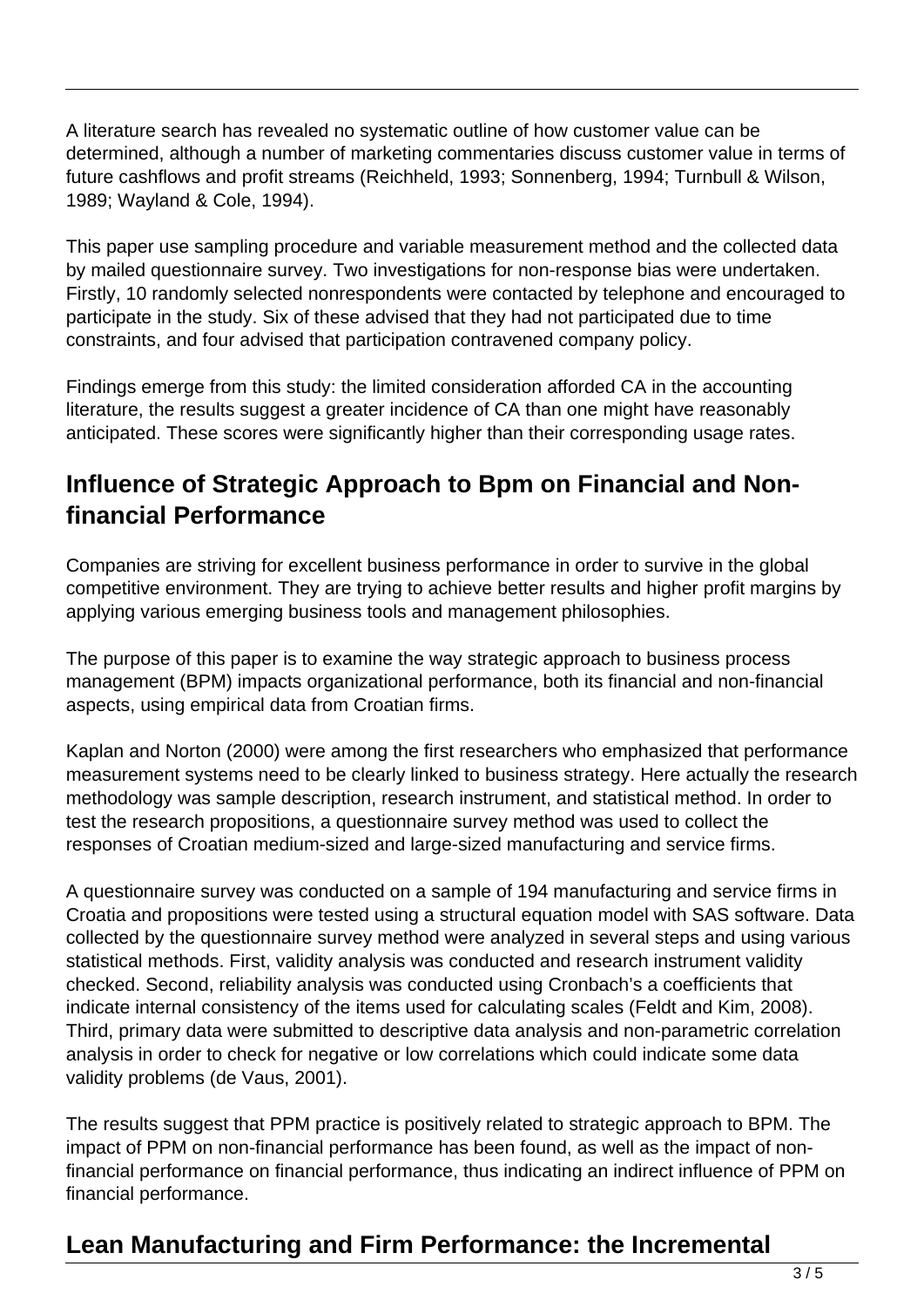#### **Contribution of Lean Management Accounting Practices**

Manufacturing firms operating in rapidly changing and highly competitive markets have embraced the continuous process improvement mindset. They have worked to improve quality, flexibility, and customer response time using the principles of Lean thinking. To reach its potential, lean must be adopted as a holistic business strategy, rather than an activity isolated in operations.

Their methodology was Survey design and sample, Survey constructs. In this paper they designed a detailed survey instrument to collect specific information about the manufacturing operations, organizational culture, top management leadership, performance measurement system and broader management accounting control system.

We use survey data from 244 U.S. manufacturing firms to construct a structural equation model. This study does not use a random sample, which reduces the generalizability and applicability of the findings.

We also find that the extent of lean manufacturing practices is directly related to operations performance. More importantly, lean manufacturing practices also indirectly affect operations performance through lean MAP. These findings are consistent with the notion that lean thinking is a holistic business strategy.

In search of strategic management accounting: theoretical and field study perspectives

Its focus on costing the benefits associated with products and their attributes necessitates contributions from both disciplines.

The objective of this paper is to contribute to the growing literature on the topic of strategic management accounting (SMA). It reports the findings of an exploratory field study. In this study we conducted a field study of company practices at the interface between management accounting and marketing management. By a field study we mean a research design that embraces a relatively small number of companies, as opposed to a wide-ranging survey or intensive case enquiries in two or three companies, the 10 companies that constituted our sample could, with some justification, be regarded as at the leading edge in their various fields. Four of the 10 companies included in the field study are engaged in manufacturing, a further two companies are engaged in the pharmaceuticals business.

In keeping with the exploratory nature of the research project, over time this schedule evolved into a checklist of topics on which information was sought.

The findings of an exploratory field study of practices at the interface between management accounting and marketing management affirm SMA's limited impact on practice in the UK.

#### **References**

Strategy, strategic management accounting and performance: a configurational analysis Simon Cadez Faculty of Economics, University of Ljubljana, Ljubljana, Slovenia, and Chris Guilding Centre for Tourism, Sport and Service Innovation, Griffith University, Gold Coast, Australia